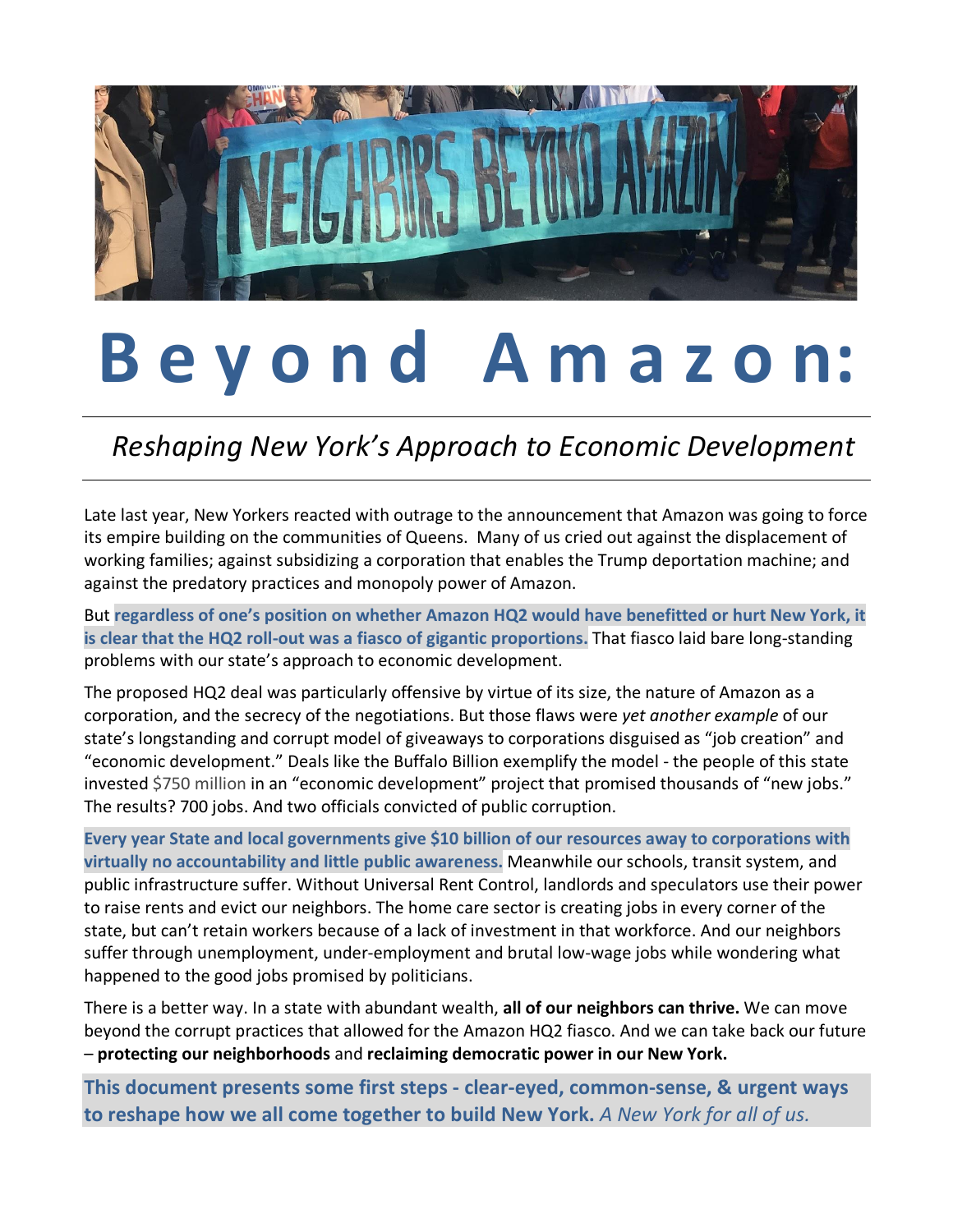# **Our Neighborhoods**

WE HAVE A RIGHT TO THRIVE IN OUR TOWNS and NEIGHBORHOODS.

WE HAVE A RIGHT TO HOUSING, INFRASTRUCTURE, AND JOBS WITH DIGNITY FOR ALL.

### **1. We must INVEST DIRECTLY to create good jobs and meet neighborhood needs.**

Public infrastructure investment can create thousands of good jobs for New Yorkers as we build a state that works for all of us. Investing in the caring economy and home care jobs, sustainable development approaches, a just transition to safe water and clean energy, parks, community centers, and mass transit will build on what makes this state an extraordinary place to live, work and establish businesses.

➢ **One approach is to reinstate New York's stock transfer tax to generate \$14.6 billion annually and directly invest those revenues in the MTA, local infrastructure, schools and the caring economy.**

### **2. Subsidies must ALWAYS create** *good jobs* **for neighbors who need them most, and** *public good* **for our communities.**

#### ➢ **Social Impact Assessment** –

Not a single dollar should be spent to subsidize any project until a full social impact assessment is completed – covering

*New* **Social Impact Legislation:**

Today, Senate Deputy Majority Leader Mike Gianaris unveils plans for **legislation** mandating that major economic development deals incorporate a true social impact assessment into the cost-benefitanalysis. **A major contributing factor to the HQ2 fiasco was the total failure to address risks of displacement**, gentrification, and burdens on infrastructure together with potential positive impacts.

climate, housing and gentrification, transit, infrastructure, job quality and workforce development.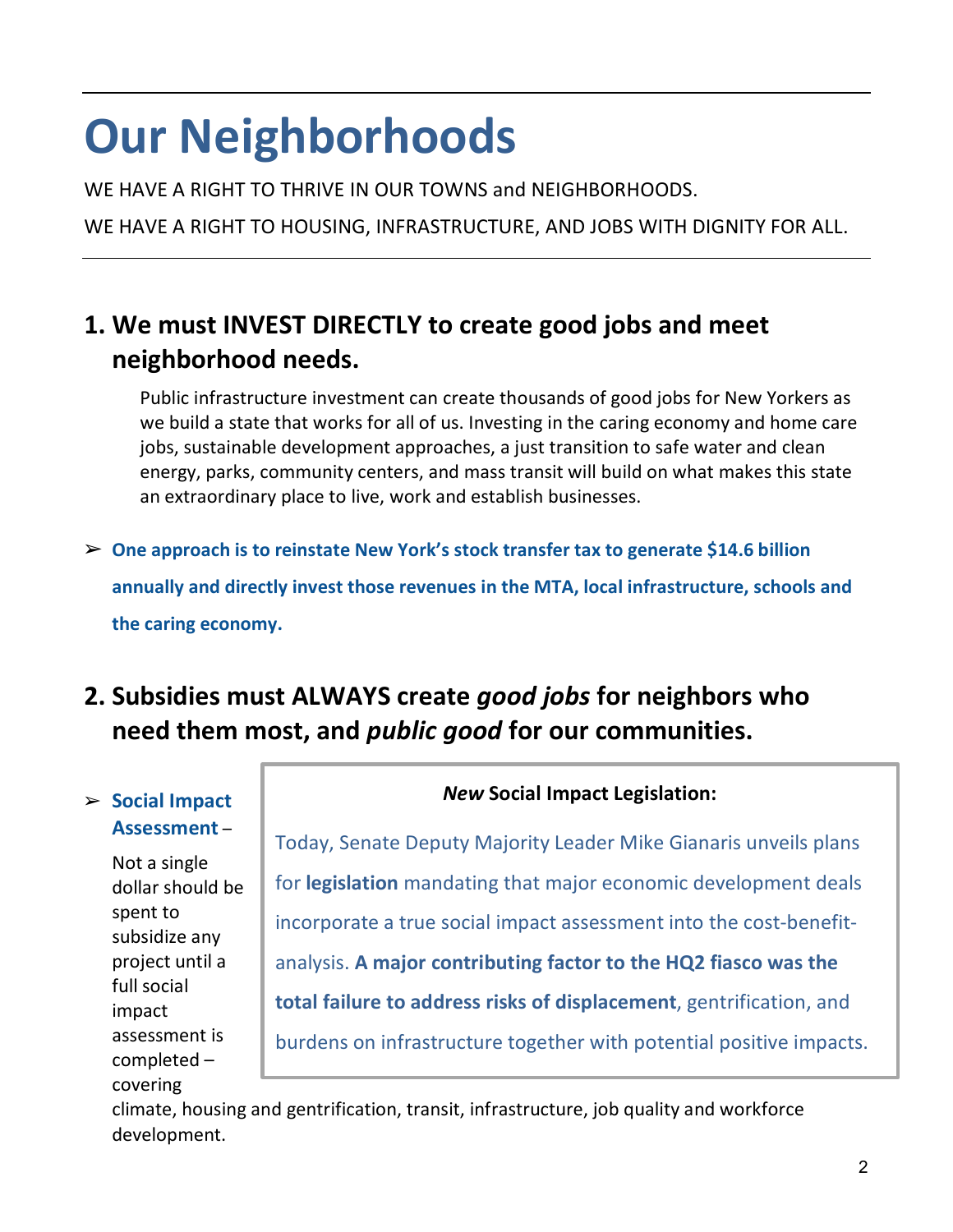#### ➢ **Basic labor standards –**

- We must respect workers' right to organize for a voice on the job. **This means requiring labor peace for every major subsidized project** where the state has a proprietary interest.
- We must require a targeted local hire and first source hiring system: a **minimum of 30-50% of workers should come from low-income communities**.
- We must require robust investment in training and education of local workforce.



#### **Legislation Announced:**

*Today Senator Jessica Ramos and Assembly member Ron Kim announce plans to introduce an amended version of The Economic Accountability and Transparency Act, an earlier version of which is pending in the Assembly (A07096 Kim). The legislation will implement many of the "Beyond Amazon" principles, including local hire mandates, protection for workers' rights to organize, caps on subsidies, and limits on subsidies to corporations with massive gaps between average worker pay and CEO compensation.*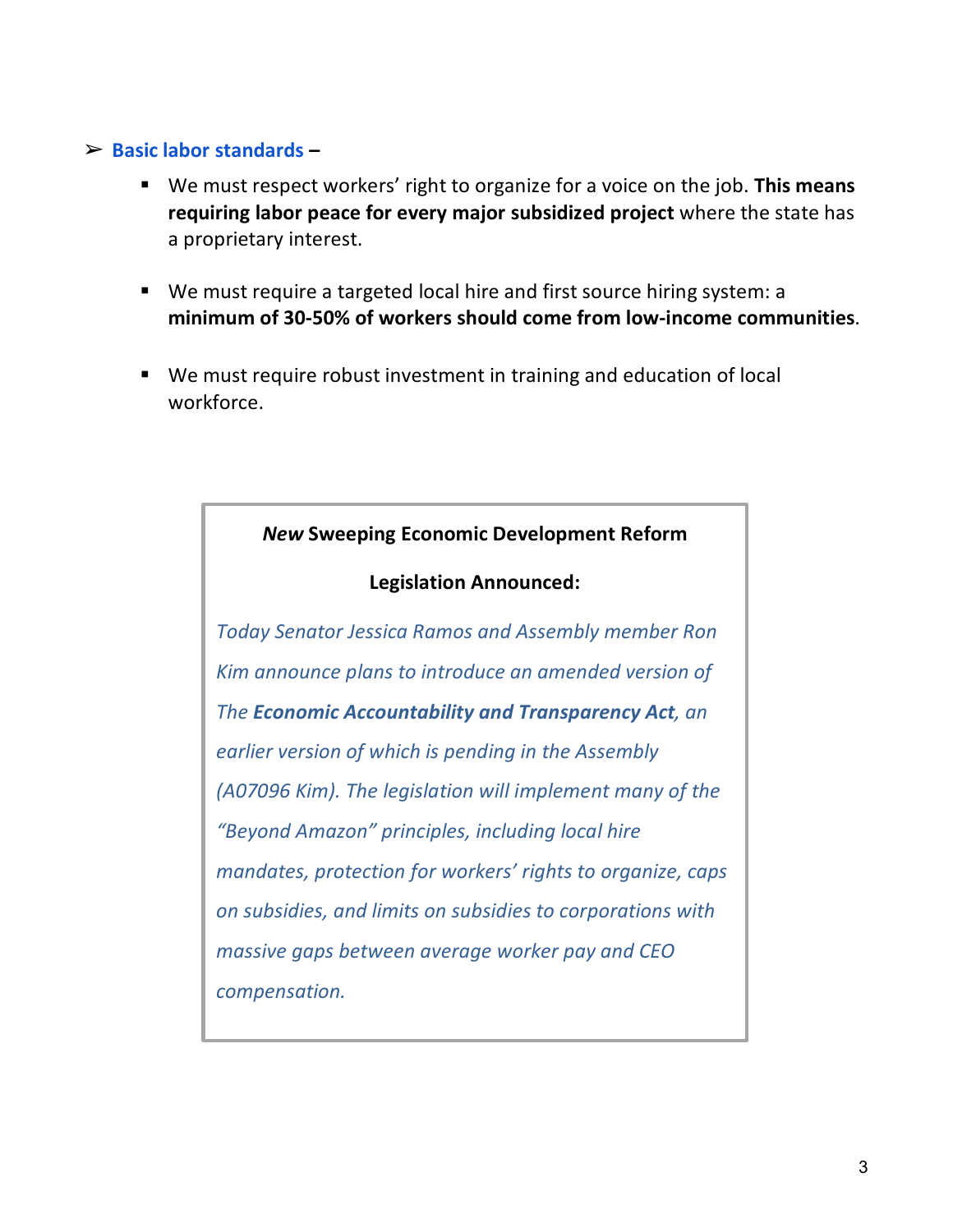## **Our New York**

NEW YORK BELONGS TO ALL OF US. WE MUST REDUCE THE ABILITY OF MEGA-CORPORATIONS TO BULLY COMMUNITIES AND ELECTED OFFICIALS.

### **1. We must CAP subsidies & tax breaks.**

No one corporation should ever command more than a very small fixed percentage of any given economic development program, and we must create a cap on total tax credits or subsidies to any single corporation. We must also protect our tax base by setting a maximum percentage of the property tax base of our localities that can be abated to subsidize corporations.

➢ *These caps form part of the planned amendments to the Economic Accountability and Transparency Act, A07096 (Kim), announced today by Assembly member Kim & Senator Ramos.*

### **2. We must SHINE A LIGHT on backroom economic development deals and take back the power to hold corporations accountable.**

➢ **Create a Unified Economic Development Budget** – Let's map the whole "budget iceberg" of giveaways by creating a Unified Economic Development Budget, with all forms of spending in one place - whether that spending is an appropriation, tax abatement or tax credit.

*Supported legislation: The Unified Economic Development Budget Act – S3364* 

*(Krueger) – currently in Senate Corporations, Authorities & Commissions Committee*

➢ **Implement a Real Database of Deals –** Track company-specific reporting on relevant data, such as jobs promised & jobs created, compiled into one searchable statewide database.

*Supported legislation: Database of Deals A02334 (Schimminger)* 

➢ *Ban Non-disclosure Agreements in Economic Development Negotiations* 

*Supported legislation: S3402 (Gianaris) bans Confidentiality and Non-Disclosure Agreements in Economic Development Contracts.*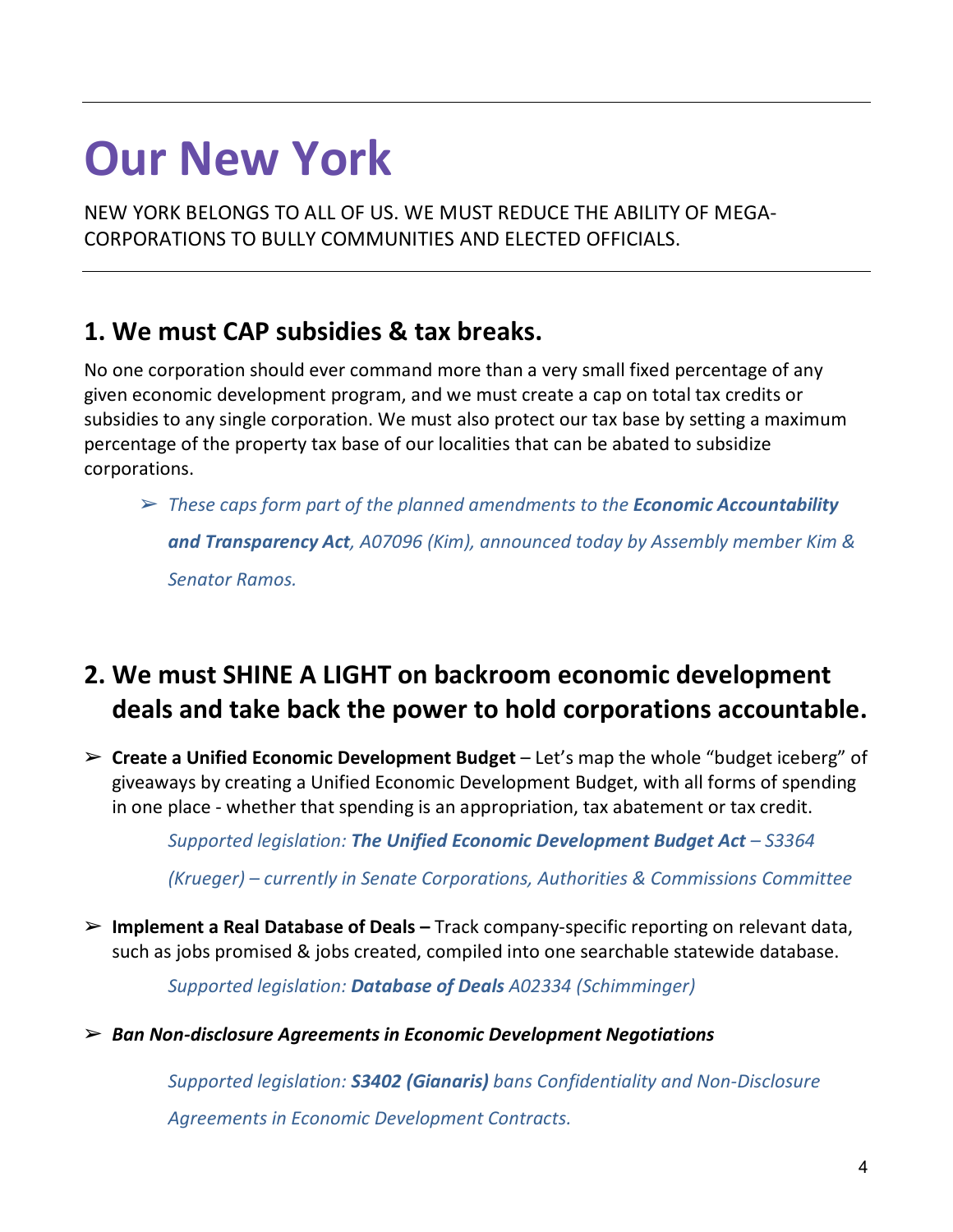- ➢ **Implement a Real Money-Back Guarantee (a.k.a. Clawbacks) –** Corporations must give us a refund when they fail to deliver what they promise.
- ➢ **Reinstate Legislative Oversight of Economic Development Deals** we must reassert the power of our elected representatives to hold corporations accountable and determine whether economic development deals are truly in our communities' best interest.

# **Our Future**

WE HAVE THE RIGHT TO CONTROL OUR FUTURE.

"ECONOMIC DEVELOPMENT" IS TAKING PLACE AGAINST A BACKDROP OF MASSIVE WEALTH AND POWER INEQUALITY THAT WE MUST REMEDY.

Our economy is increasingly dominated by a few mega-corporations and their billionaire executives. And our economic development spending has been dominated by a small number of "megadeals," of which HQ2, at \$3 billion, would have been the second biggest. They have accumulated much of "their" wealth through extractive practices, abusive labor conditions, and surveillance of all of us.

- ➢ **Start recouping our wealth.** A first common-sense step is to recoup a small portion of the wealth extracted from working communities, by implementing **a progressive tax on corporations whose CEOs earn more than 30 times their average employee pay**.
	- *Supported legislation: https://nyassembly.gov/leg/?bn=A07454&term=2019*

*(A07454 Kim | S01659 Skoufis)*

- ➢ **Stop subsidizing inequality. No Corporation whose CEO receives compensation equaling more than 30 times its average employee should be eligible for subsidies.** It is absurd that our state continues to subsidize mega-corporations that DON'T need our help, disadvantaging smaller employers and concentrating more and more wealth and power in the hands of a few top executives. We should instead support smaller businesses that are rooted in our neighborhoods.
	- *This ban forms part of the planned amendments to the Economic Accountability and Transparency Act, A07096 (Kim), announced today by Assembly member Kim & Senator Ramos.*